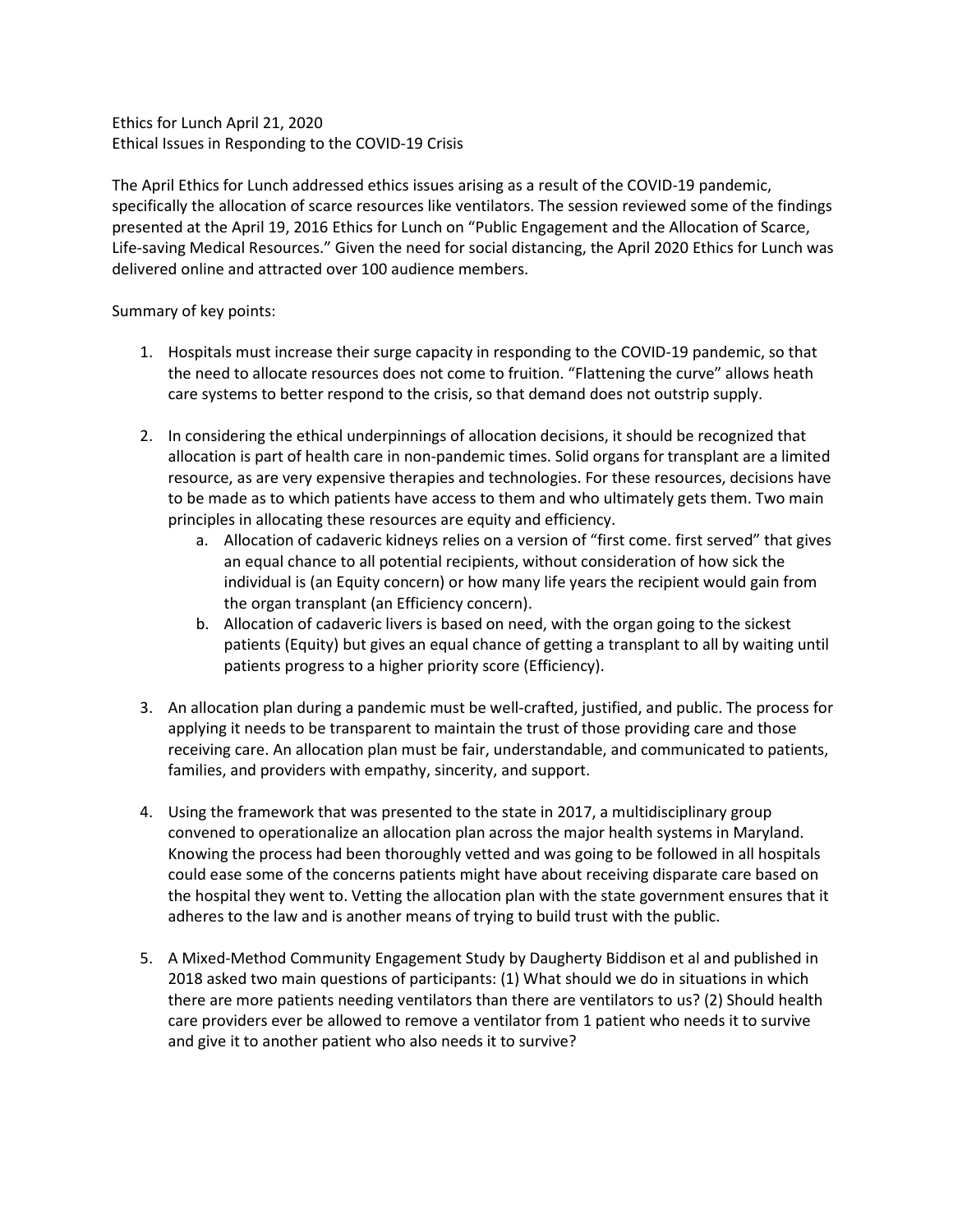- 6. Participants in the community engagement study (>300 people in focus groups of laypersons, health care workers, and disaster workers) were asked to make allocation decisions based on six ethical principles:
	- a. Prioritize those most likely to survive the current illness
	- b. Prioritize those most likely to live the longest after recovery (considering comorbid conditions)
	- c. Prioritize those who have lived fewer life stages
	- d. Prioritize those who have particular instrumental value to others in the pandemic (like health care workers and first responders)
	- e. First come, first served
	- f. Lottery
- 7. The public engagement study has several insights: Maintain transparency and public awareness, find technological fixes (like building more ventilators) before resorting to allocation, give resource to a loved one or someone in greater need, use a combination of ethical principles in tailoring protocol, prevent bias and replication of existing social inequities to come into allocation decisions, prevent "gaming" of the system like jumping the queue, explore legal ramifications (so work with the state in allocation planning), and prevent emotional, psychological, moral distress for those involved in allocation decisions (such as making sure health care workers at the bedside are not making the allocation decision).
- 8. In terms of the ethical principles, participants in the community engagement study favored offering the resource to those likely to survive the current illness (71%), those who will live longer (56%) and those who have instrumental value to others (48%). Use of lottery had the lowest favorability (4%).
- 9. Based on the compiled results, an expert working group of practitioners, ethicists, public health lawyers, and communication specialists translated the findings into recommendations, which led to the 2017 Maryland framework and was published in the journal Chest in 2019. The proposed model included a point system for short-term survival, long-term survival (one year mortality based on pre-existing co-morbid conditions), secondary considerations like pregnancy and response to therapy, and life cycle considerations. The latter criteria had a lot of discussion but was ultimately included in the framework based on the idea that younger people have had less of an opportunity to experience life than older patients. The lowest point age category was 0-49 years old to encompass children and adults responsible for the care of children or elderly family members.
- 10. To operationalize the prior work into the current COVID-19 pandemic, the multi-disciplinary task force created a triage process. The first important point is that the triage team that makes the allocation decisions is independent of the patient's care team. The triage team is made up of three clinicians with a triage officer (who will likely be a physician), a critical care nurse, and another health professional like a respiratory therapist or pharmacist. The triage team can have consulting members--for instance, ethics, legal, or representatives from Diversity and Inclusion.
- 11. The triage team conducts an evaluation, and if an allocation of a scarce resources is necessary, the triage officer will present this to the patient's care team and to the family. A secondary review can be requested at that time. The secondary review team is made up of three different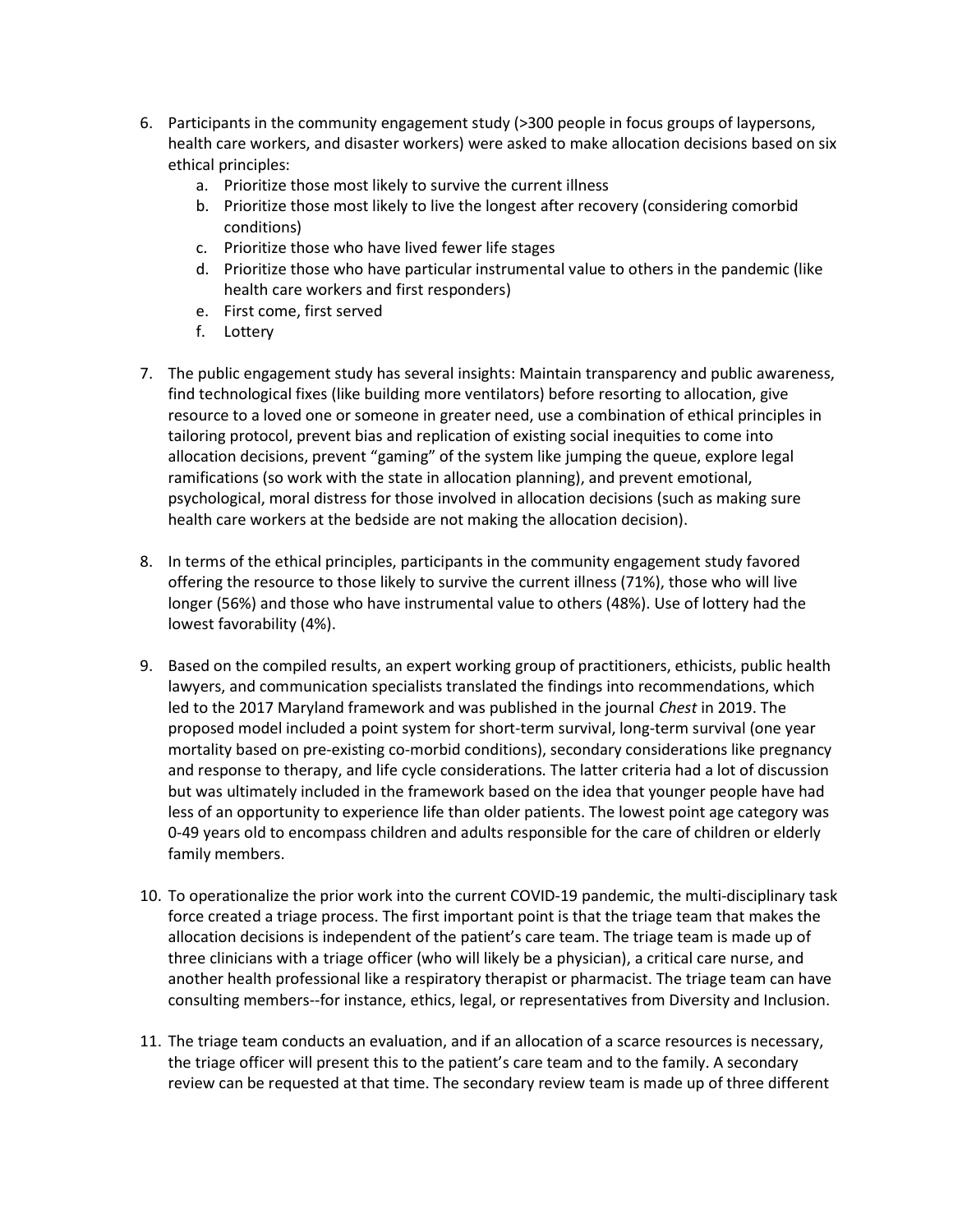clinicians with consultants as necessary. The secondary review the process by which the triage team came to its allocation decision to be sure no bias was introduced into its deliberations.

- 12. The allocation process is similar to the earlier Maryland framework:
	- 1) Step 1 considers short term survival as measured by an objective organ failure score (the Sequential Organ Failure Assessment (SOFA) score for adults, PELOD-2 for pediatric patients, nSOFA for neonatal patients, and SNAPPE-II for very young neonatal patients).
	- 2) Step 2 considers survival at one year by looking at the patient's comorbid conditions (e.g., metastatic cancer, advanced heart failure). Institutions can decide how they will gather this information. One option is for the triage officer to look at these conditions and report them without other patient identifiers to the other two team members to assign a score to the patient. A second option to get this information is to have an abstractor outside of the triage team collect the comorbidities and present them to the team to make the process as fair and unbiased as possible.
	- 3) Step 3 adds the short-term and long-term scores together. A pregnant patient would be credited a point in this step.
	- 4) Step 4 looks at the total score and individuals with the highest score would then be considered for allocation based on the amount of resource available.
	- 5) In Step 5 (awaiting guidance from the state before finalization), individuals who "look alike" (i.e., have the same composite score) would be differentiated based on their response to therapy (who is getting better and who is getting worse). Patients placed on a ventilator are given a period of time (likely 7 days) to see if it is a viable therapy for them (i.e., if it is working to help them recover).
	- 6) In Step 6, if there are patient that still look similar, then the tie-breaker is a lottery, and the resource would be allocated based on that.
- 13. Health equity needs to be integrated into the scarce resource allocation framework. Health equity means that everyone has the opportunity to attain the highest level of health. Inequities result when barriers prevent individuals and communities from accessing resources and achieving their full health potential.
- 14. Vulnerable populations have to be considered in five main domains: individuals who need support to be independent in daily activities (independence), individuals who have limitations that interfere with receipt of and response to information (communication), individuals who require the support of caregivers, family, or friends, or have limited ability to cope in a new environment (supervision), Individuals who cannot drive because of the presence of a disability or the absence of a vehicle (transportation), and individuals who are not self-sufficient or do not have adequate support from caregivers and need assistance with managing medical conditions (medical care).
- 15. To address health equity concerns, adaptations were made to the 2017 Maryland ASR framework:
	- a. adding specific anti-discrimination language into the framework document
	- b. removing age as a criteria (although community members in the earlier study thought that it should be a consideration)
	- c. advocating for disability-specific principles (which several states have not done and there have been repercussions) including not assigning value based on perceptions of functional level or needing support, not assuming triage teams are free from conscious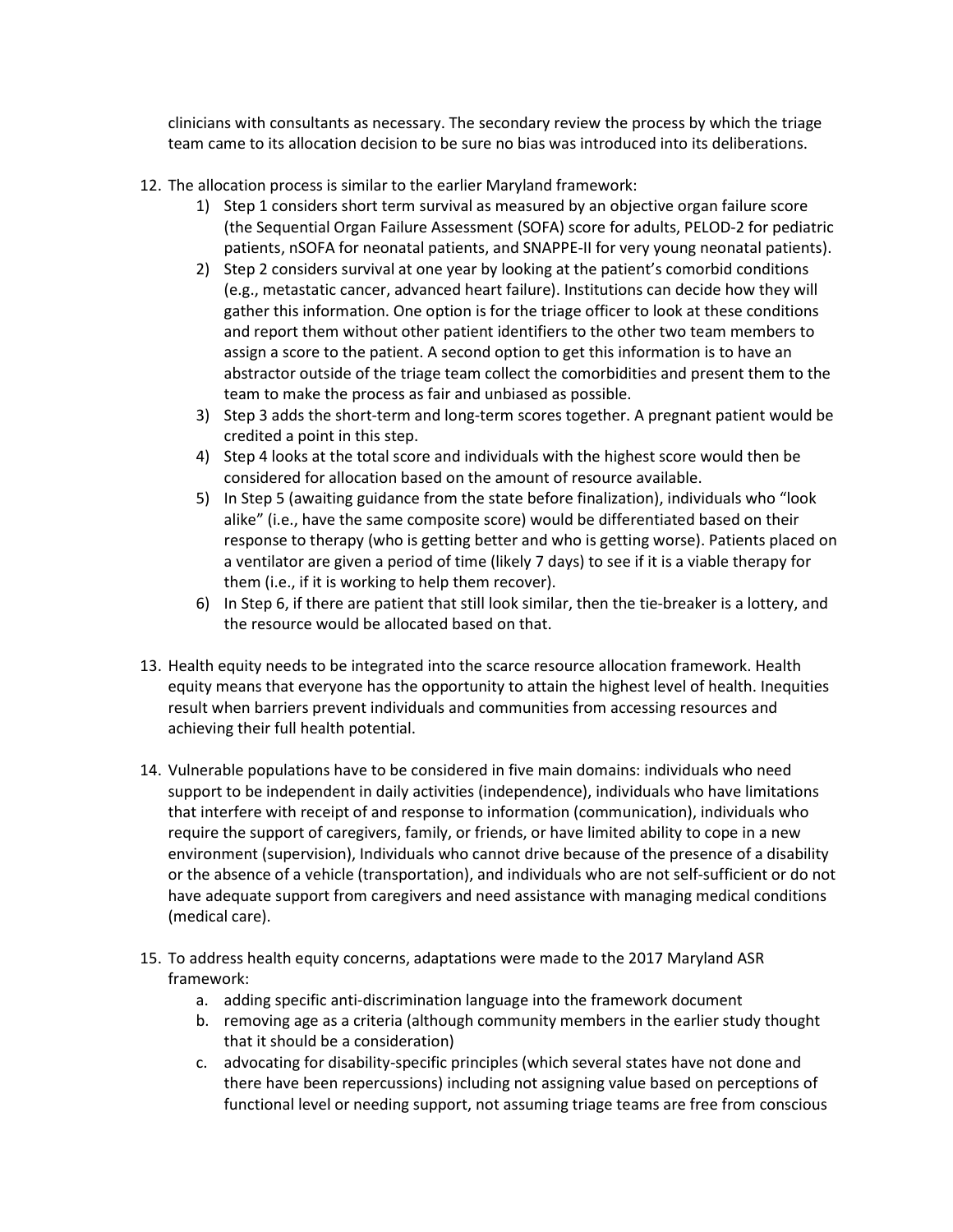or unconscious bias, and not re-allocating ventilators for individuals who are chronically dependent on a ventilator (and come into the hospital with their "own" ventilator)

- 16. Operationally for the health equity implementation plan to support the scarce resource allocation plan, several steps will be put in place: unconscious bias training and the triage and secondary review teams, literacy adapted talking points and handouts for patient education on the various triage and review scenarios, translating education materials into the top five languages in the Johns Hopkins Health System (Spanish, Chinese, Korean, Russian, and Arabic), collaborating with language services for individuals needing communication support, and allowing a family member, personal care assistant, communicator, or other disability service provider to assist the patient with communication in the hospital.
- 17. Triage and allocation decisions create ethical tension since the focus shifts from a patientcentered ethical framework (respect for autonomy and the preferences and choices of patients as they understand the balance of benefits and burdens) to a public health ethical framework focused on the health of the population. The patient-centered approach favors "first, do no harm" and access is generally determined by first come, first served or on severity at time of presentation, whereas a community ethic thinks about justice in terms of efficiency and equity.
- 18. The pandemic situation creates a sense of moral distress, with clinicians feeling like they have violated core value commitments, that they are abandoning their patients, or that they are not fulfilling their fundamental moral obligations as clinicians. Issues of constraint or duress can feel like a threat to one's integrity and has the potential to leave moral residue (e.g., guilt, shame, regret, remorse). Many of the situations we are facing now are unavoidable and yet clinicians may still hold themselves accountable in ways that are unrealistic and disproportionate to the situation.
- 19. It is important to help clinicians sustain or restore their integrity in response to moral adversity. Health care professionals are already resilient by virtue of the work they do, but they may need assistance in harnessing their inner resources or the resources of the community when confronting the realities of the pandemic. Clinicians need to do this so as to avoid harm to themselves or others.
- 20. Simple measures in daily life can create opportunities for resilience: pausing to check in and acknowledge the reality we are in, recognizing what we do have control over, connecting to our purpose and calling as a way to orient our attention, realizing that there is a lot we do know how to do, and remembering we are not alone. It is important to create space to come together and share as a community, as well as garner the resources for support that exist at the institution.

Questions and Answers:

# 1. How long will it take for triage teams to do this evaluation? Or how long will this be expected take, especially with 2 teams and when a patient maybe crashing?

Answer: Johns Hopkins has designed some tools in the electronic medical record to assist with efficiency in handling this information for the triage officer and triage team. The triage team is expected to meet at least once a day (likely more than once a day depending on the amount of allocation that has to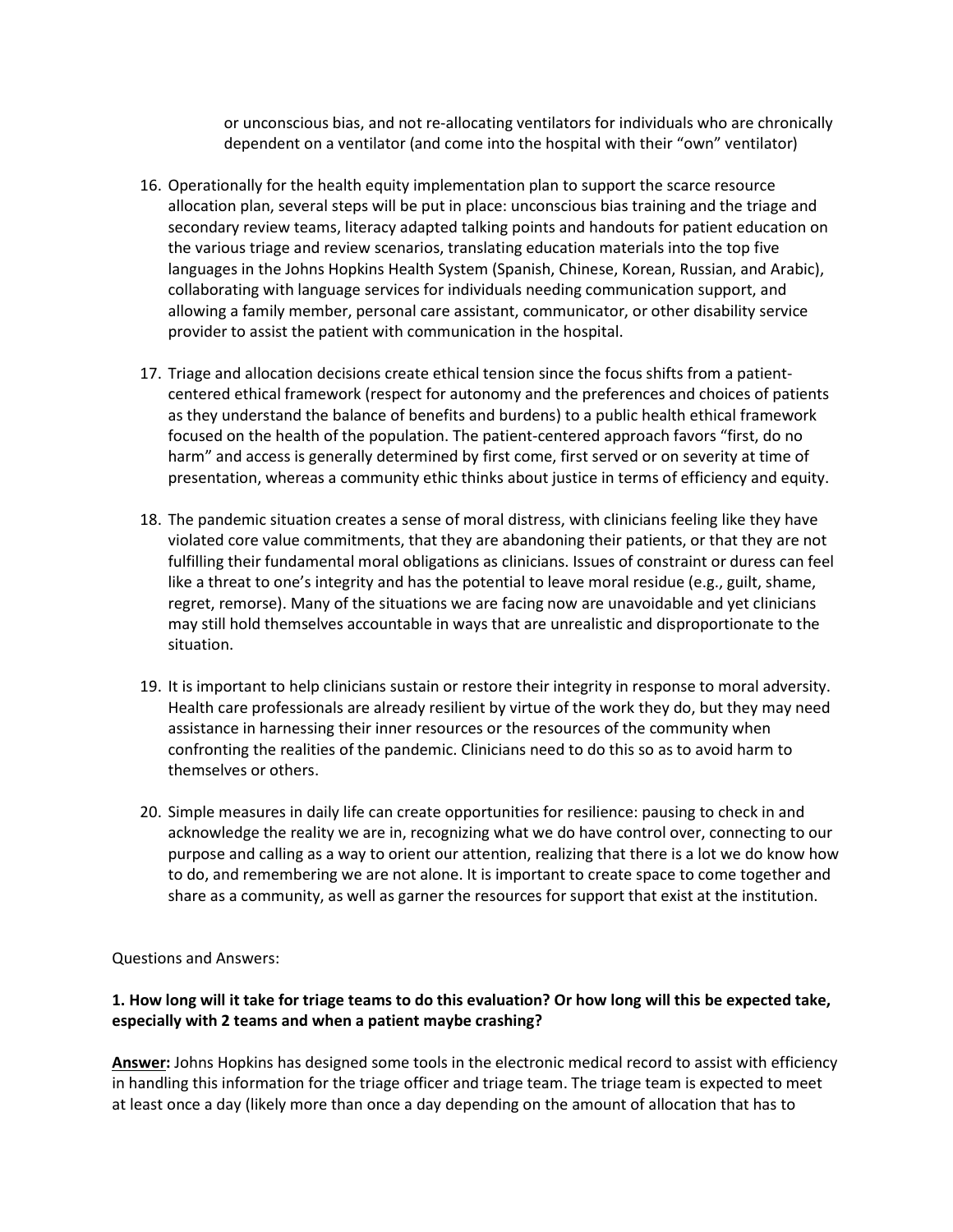occur). The triage officer is being kept informed of how scarce the resource is and can set out a plan for the rest of the day looking at all of the patients for whom allocation scores may need to be calculated. Obviously, there may be a facility where an automated process is not available, and that facility will have to figure out what process will work for its triage team.

For "crashing" patients (e.g., in respiratory distress), clinicians are instructed to manage the situation in front of them without thinking of the scarce resource process. If a patient needs to be intubated, they should be intubated and stabilized with manual ventilation. The triage team will be called at the earliest convenience and then the triage process will go from there.

It is also important that patients in the ICU or at risk of having clinical decompensation have discussions with clinicians to elicit the patient's preferences in light of their severity of illness and prognosis. These conversation should continue over the course of the hospitalization and may affect the availability of resources as patients progress.

## 2. So the secondary consideration based on life cycles has been completely removed from the algorithm, correct?

Answer: Life cycle had been in the original framework as a tie-breaker when there were two or more patients with equal composite scores and similar clinical trajectories. The community preference and input landed on life cycle as an important criterion by which to make allocation decisions, but in the real life application of the framework, it became clear that there were appropriate concerns from communities representing people who worried about discrimination against those who were disabled or elderly. Concerns were raised about federal anti-discrimination laws being violated by the inclusion of those kinds of metrics into any allocation framework, so age was removed from other states' plans and from Maryland's. The counter-argument is more life years can be saved if you allocate preferentially to the younger person, all other things being equal (i.e., the composite score). Given the debate and controversy, however, the state plan did not permit inclusion of the age criterion.

3. Appreciate the focus on implicit biases and diversity. However, there has been a lot of press about how minorities are disproportionately affected, and that actually because they are more prone to having comorbidities/underlying conditions which result in worse outcomes, they would have a "worse" score when it comes to likelihood of survival and likelihood of long term survival. How might these triage protocols/frameworks take into account these more subtle forms of disparities, and prevent further worsening these disparities.

Answer: The scoring system only considers severe comorbidities, namely those that confer a prognosis of one year or less. Just having a comorbidity does not affect the scoring with regard to long-term survival; it has to be severe and consequently would pertain to all persons regardless of race and ethnicity. Minority populations, however, are at risk for health disparities for a variety of reasons, and early data on the pandemic suggest worse outcomes from COVID-19 for African-Americans. It will be important if Maryland reaches the point of using the algorithm, then there should be real time evaluation to look at demographic distribution of triage decisions to determine if protocols reflect any bias. Protocols are built into the triage scoring process to remove defining characteristics like age, gender, race, and ethnicity so that the evaluation is as objective as possible and bias is reduced.

3. Our ethics network discussion this morning raised the issue of high demand for dialysis for COVID patients due to fluid overload issues. We tried to work through whether the triage scoring would work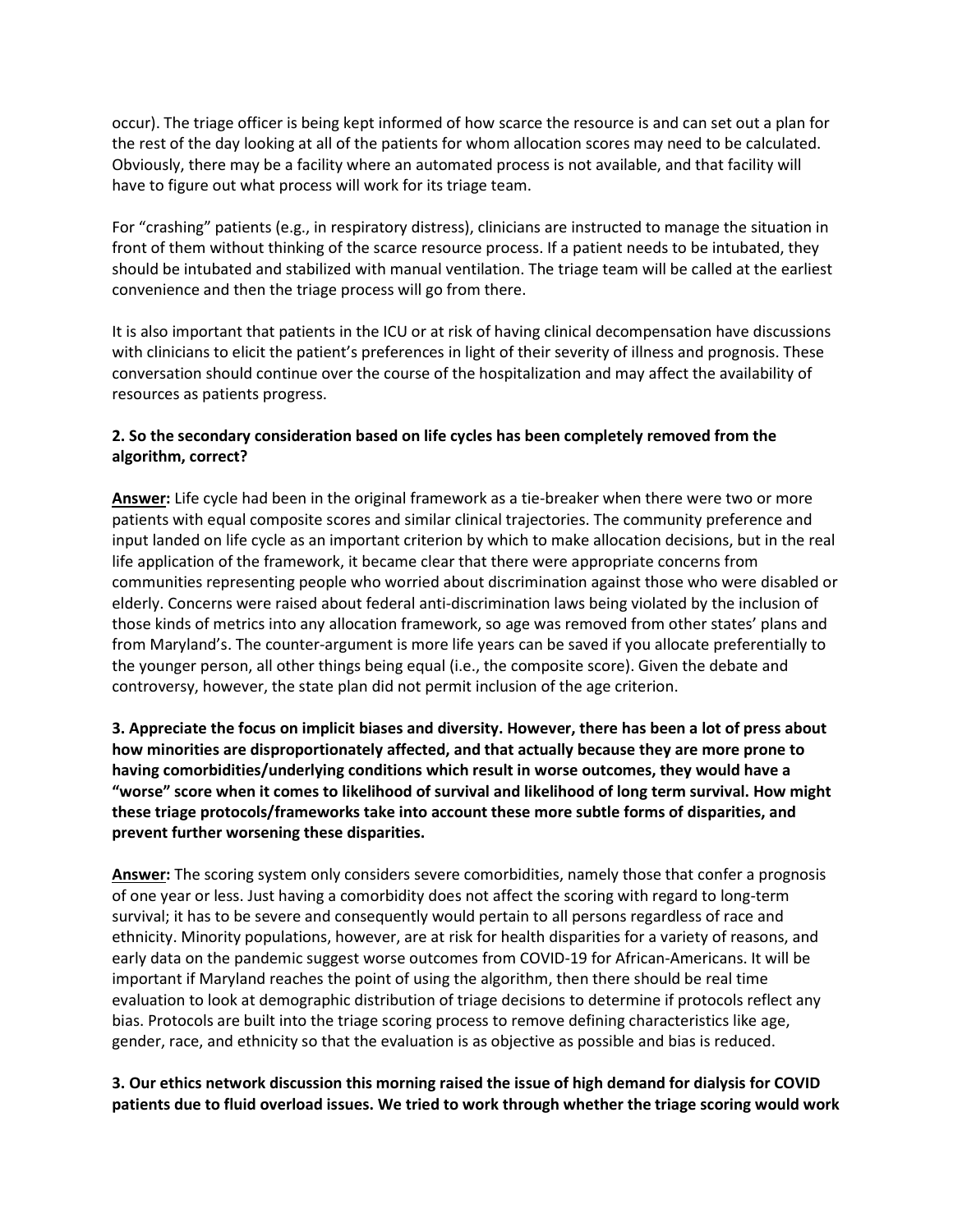if dialysis needed to be triaged if in short supply, but there are many ways dialysis capacity is different from ventilators. Also, it's unclear what to enter for the renal component of the SOFA score for someone on dialysis (corrected creatinine/urine output?). Any insights on this?

Answer: The initial focus for resource allocation in the COVID-19 pandemic has been on ventilators, because of the disease process and because those decisions in the moment are life or death. But ventilators are not the only scarce resource that we are worried about. Other resources that might need to be allocated are blood (primarily because the supply might be less due to social distancing), convalescent plasma (a potentially promising treatment), ECMO machines, medications like hydroxychloroquine, and dialysis.

For dialysis, it is not just the machines, but it's also worrying about the dialysate solutions and the staff to run the machines. When the resource allocation task force initially convened, it was thought that an allocation process for dialysis would need to be developed, but then it looked like the supply could meet the demand. The difference between dialysis machines and ventilators is that there is only one ventilator per patient (unless there is off-label dual ventilator use, use of which has been discouraged by critical care specialists), but the same dialysis machine could be used on multiple patients. If continuous renal replacement (so one machine per patient) use increases, then less machines are available for intermittent dialysis and more dialysate is being used. Thus far, Johns Hopkins has not created an algorithm for dialysis. If demand increases, then a process may need to be developed. It is uncertain at this time whether SOFA scores would be used to determine allocation, as there may be other measures to predict short-term success or failure and that take into account whether the patient has evidence of other organ failure.

#### 4. What is the status of the state legislation concerning the allocation of resources proposal?

Answer: The state leadership is aware of the potential need to allocate resources, but the hope is that an allocation framework will not have to be used. Like other states, state leadership has to figure out what the protocols will look like and determine what the right timing would be to institute such protocols.

#### 5. How does the process that went into developing the allocation framework inform what we do in the future, even if it is never implemented?

Answer: The 2017 Maryland ASR framework, which is by all accounts, has been a great resource for how the public thought prospectively about these issues in a more hypothetical context. Now, the framework can be revisited. Now that we are living through the pandemic, it would be important to go back and ask the public, "How do you think about the allocation of scarce resources? Has there been any change in your approach that might come from going through this lived experience? What is the public's perspective in allocating scarce resources?"

The experience of creating the allocation plan has forced us to look at our standard operating procedures and the values and norms that we apply in our work every day. We have the opportunity to really use this experience to see if some of the progress that we've made could actually be implemented into our day to day practices, instead of going back to the way that we've always done thing. This process over the past 6 weeks can be used as a vehicle to propel us forward to do things in new ways, and to use the insights that we've gained to shift some of our established norms and practices.